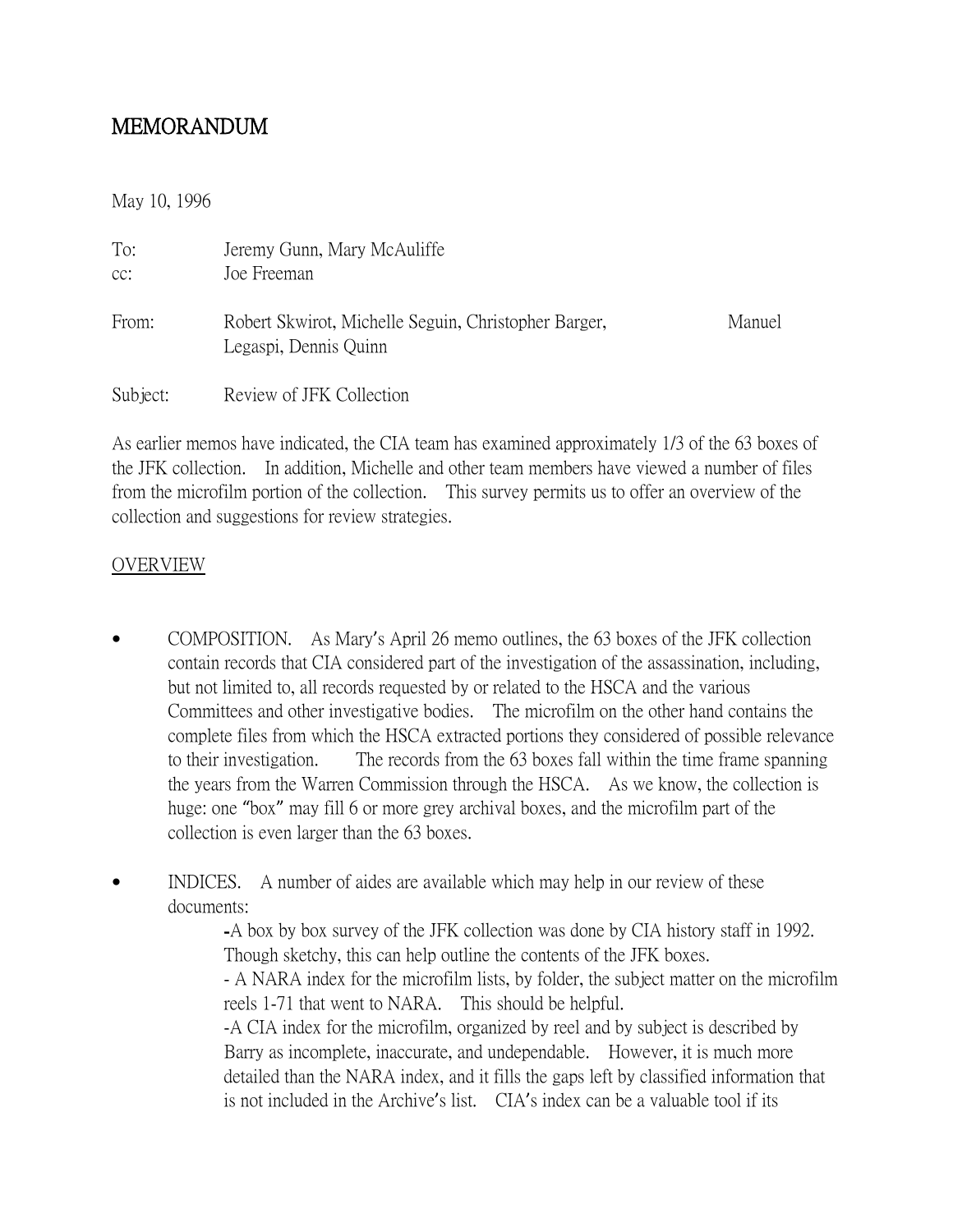limitations are understood.

### ISSUES

• No organization can easily be discerned in the 63 boxes. The wide variety of subjects scattered throughout the collection will make an organized review strategy difficult to implement. Some broad issues jump out of this morass:

> -Easy issues for the Board. The JFK collection contains much Mexico City related material, material which can easily be addressed by the Board.

-Duplicates present an opportunity and a challenge. Many duplicates of documents already reviewed by the Board can be found in JFK. Also, a document might appear a dozen times or more in throughout collection. Duplicates may be an easy issue that can allow the Board to clear a lot of documents if the staff can identify them. -Issues not yet addressed by the Board: Cuba is the most prominent but there are many others, such as the Garrison investigation and the CIA's U-2 detachment at Atsugi.

-Documents needing coordination with other agencies.

-"Bombs": In boxes which are filled with documents that should be easily handled by the board, one extremely difficult document may lie hidden. Examples of such "bombs" include a long list of defectors to the Soviet Union and a history of a tap operation in Mexico City. (Note that the monthly operational reports still await us.)

• The microfilm presents special problems, since it contains much material which is not at all related to the assassination as well as files which may be particularly challenging for the Board.

-80 to 100 entire 201 files

-approximately 20 personnel files

-approximately 20 security files.

-Cuba organization expense reports.

CIA's index to the microfilm offers some statistical information concerning their interpretation of the relevance issue. Though HRG considers this index inaccurate and would not want it to become part of the collection, the data from it provides a notion of how someone at the Agency at one time considered the relevance issue. Note the following entries:

-reel 51: 2242 total pages; 2127 released; 2242 relevant.

-reel 52: 2224 total pages; 1168 released; 1307 relevant; 1017 non-related.

-reel 54: 2164 total pages; 324 released; 145 relevant; 2019 non-related. Though these numbers will probably not be the same after the Board's decisions, they demonstrate that, first, the number of pages at issue is daunting, and second, that the ratio of relevant to non-relevant pages may vary widely through the collection.

## CIA'S CURRENT REVIEW

- CIA has begun to transfer the JFK collection to grey archival boxes. As of the end of April they had done the first thirty boxes.
- CIA has also begun to re-review (blue highlight) these documents. Approximately half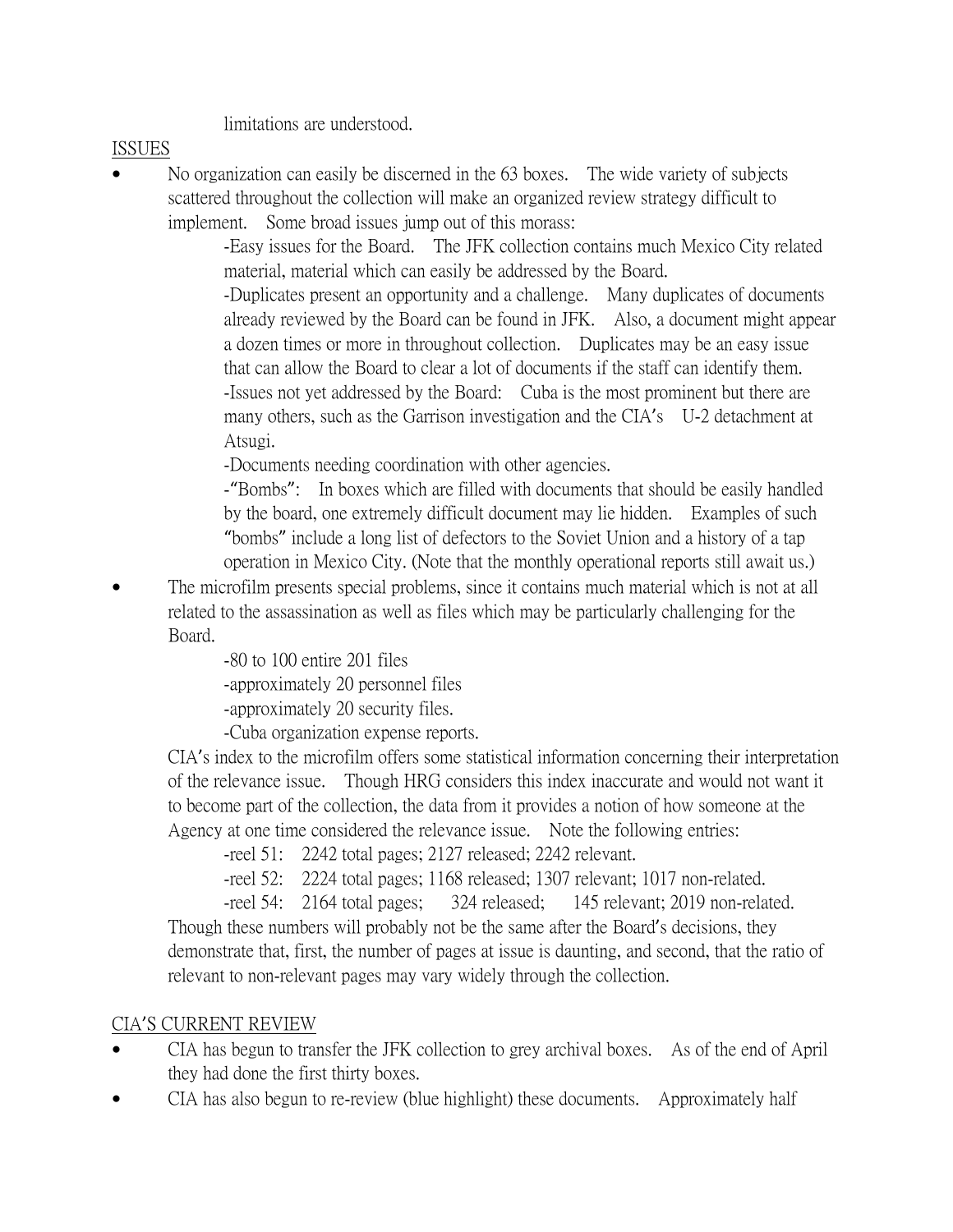dozen boxes were re-reviewed by late April.

-The blue-highlighted documents have been pulled and readied for ARRB review. Documents in these early boxes now have NARA identification aides attached to them. Barry promises to send us the disks for the first five boxes soon. -Documents have been "green banded" in the folders for consent release. In the two boxes seen at this stage of the process, 30-40% were so identified. -Documents have been "white banded" to identify issues which need further internal CIA review. These appear to be the more difficult documents.

This review procedure appears to be the same one that was applied to the Oswald 201 file. We can conclude that CIA is proceeding with their re-review under the assumption that we will review the JFK collection in the same manner as the Oswald file. We can also see that the CIA's review process is selective. It skims the easy documents for consent releases and delays the more difficult documents from reaching the board. While this is probably just an issue of internal CIA coordination it should be considered in our review, as the more difficult documents may be those of highest public interest.

#### RECOMMENDATIONS

- Our preview of the JFK collection has been useful, but continuing it would not be productive unless our work is directed toward goals more specific than becoming acquainted with the collection. A survey might uncover more "bombs," but such mine-sweeping is a duplication of the effort that CIA is doing internally. On the other hand, identifying the especially challenging documents could allow us to track CIA's review of these documents and insure that these documents are not missed in the review process. We might also identify documents of high public interest.
- The 63 boxes and the microfilm are different beasts requiring different treatments. -The boxes for the most part lend themselves to review similar to that applied to the Oswald 201 file; that is a box by box review. As noted, CIA is proceeding in this manner. However, the great size and the wide range of issues present an even greater challenge than the Oswald file.

-Duplicates within the JFK collection and duplicates of documents in the Oswald 201 must be tracked and treated in the same manner. Barry has proposed a procedure by which the CIA will identify multiple copies of the same document so that the Board can handle all of these together.

-New issues will present a challenge to the Board and to the staff . Staff members with expertise in specific topic areas will be extremely valuable. Briefing papers or staff briefings of the Board may be necessary.

-Difficult issues whenever possible, should not be set aside but handled as they are